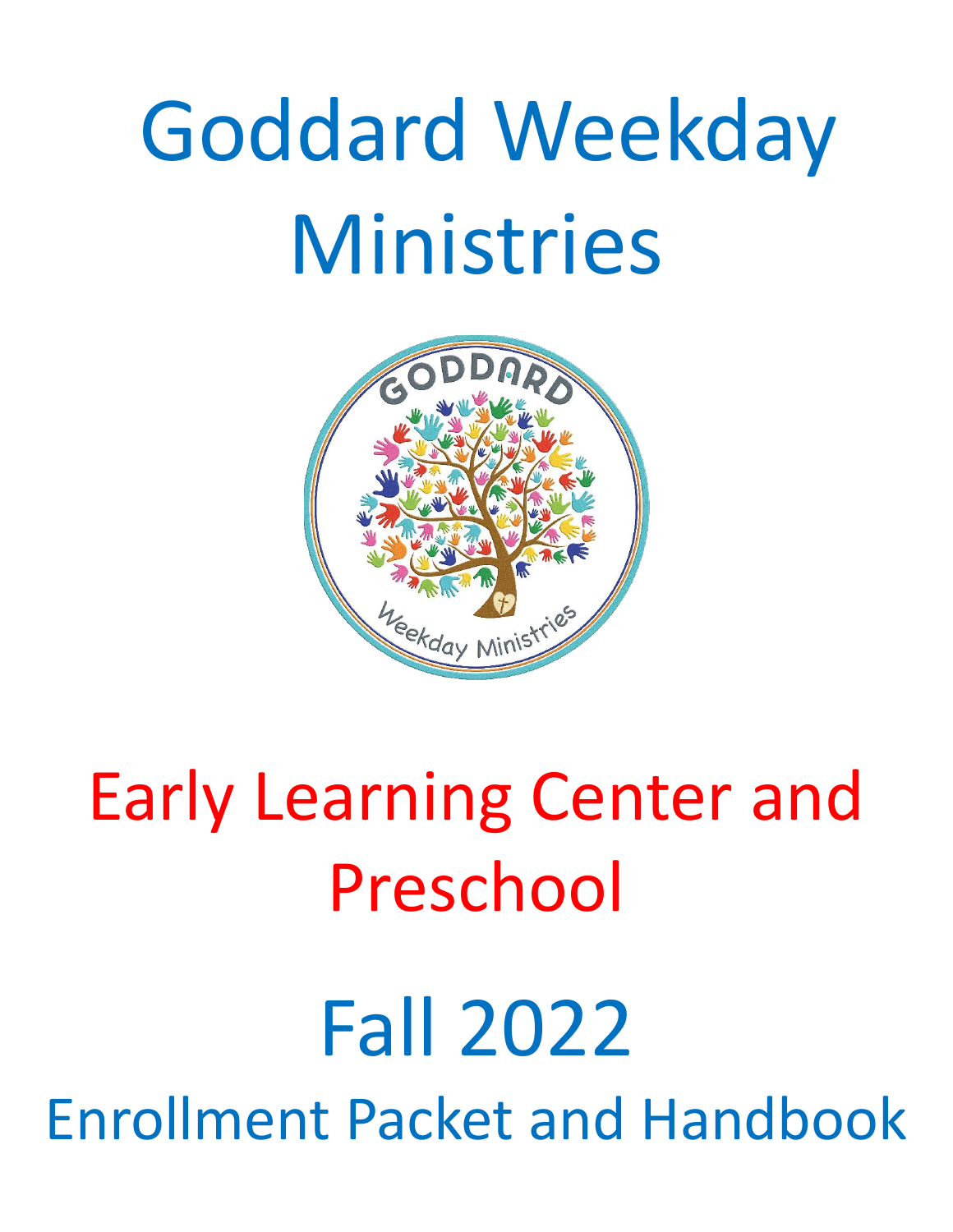## **GODDARD WEEKDAY MINISTRIES**

## Goddard United Methodist Church 1922 Dodson Avenue



Goddard Weekday Ministries holds the Arkansas "Better Beginnings" accreditation. We are state licensed and adhere to meet the highest standards in Early Childhood Development.

> Licensed Program Readiness for Reading Music, Art, Dramatic Play, Motor Development

Goddard Weekday Ministries Registration Fall 2022. Registration begins Monday, May 2, 2022

- 1. Complete registration form; sign the medical release, acetaminophen consent, discipline policy, and complete the fee information and permission page that is included in the registration forms.
- 2. Attach the \$150.00 registration fee. **This fee is non-refundable.**
- 3. Return the completed forms and registration fee by mail as soon as possible to ensure a place for your child. Forms may also be emailed to [wdm@goddardumc.org](mailto:wdm@goddardumc.org) although registration will not be complete until payment is received.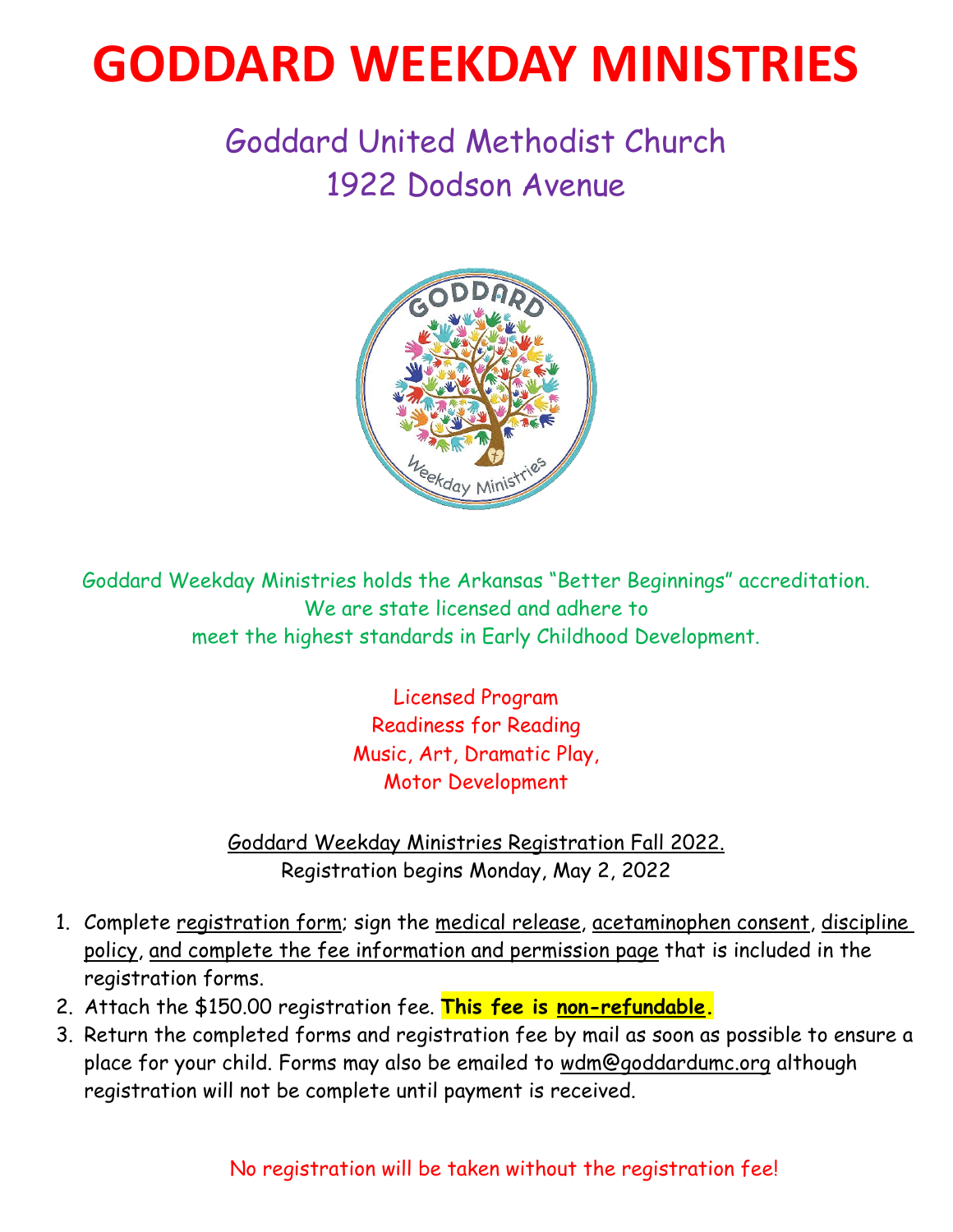Goddard Weekday Ministries was established in 1982 to provide a Christian environment in which children have opportunities to develop socially, mentally, physically, emotionally, and spiritually. Its purpose is to bridge the gap between the normal dependence of an infant and the necessary independence of a child entering kindergarten.

We believe that the early years should be a happy interlude to the school years. Our program is one in which the children are loved, nurtured, and encouraged to explore the world around them.

Our teachers are dedicated to the development of the total child, enabling each student to progress at his or her own rate. We provide a variety of learning experiences through art, literature, music and movement, dramatic play, outdoor play, weekly chapel time, field trips, and hands-on experiences with many different manipulative and materials. Above all, we strive to show the children that they are special and loved regardless of appearance, personality, or capability.



Goddard Weekday Ministries holds the Arkansas "Better Beginnings" accreditation, is state licensed, and adheres to meet the highest standards in Early Childhood Development.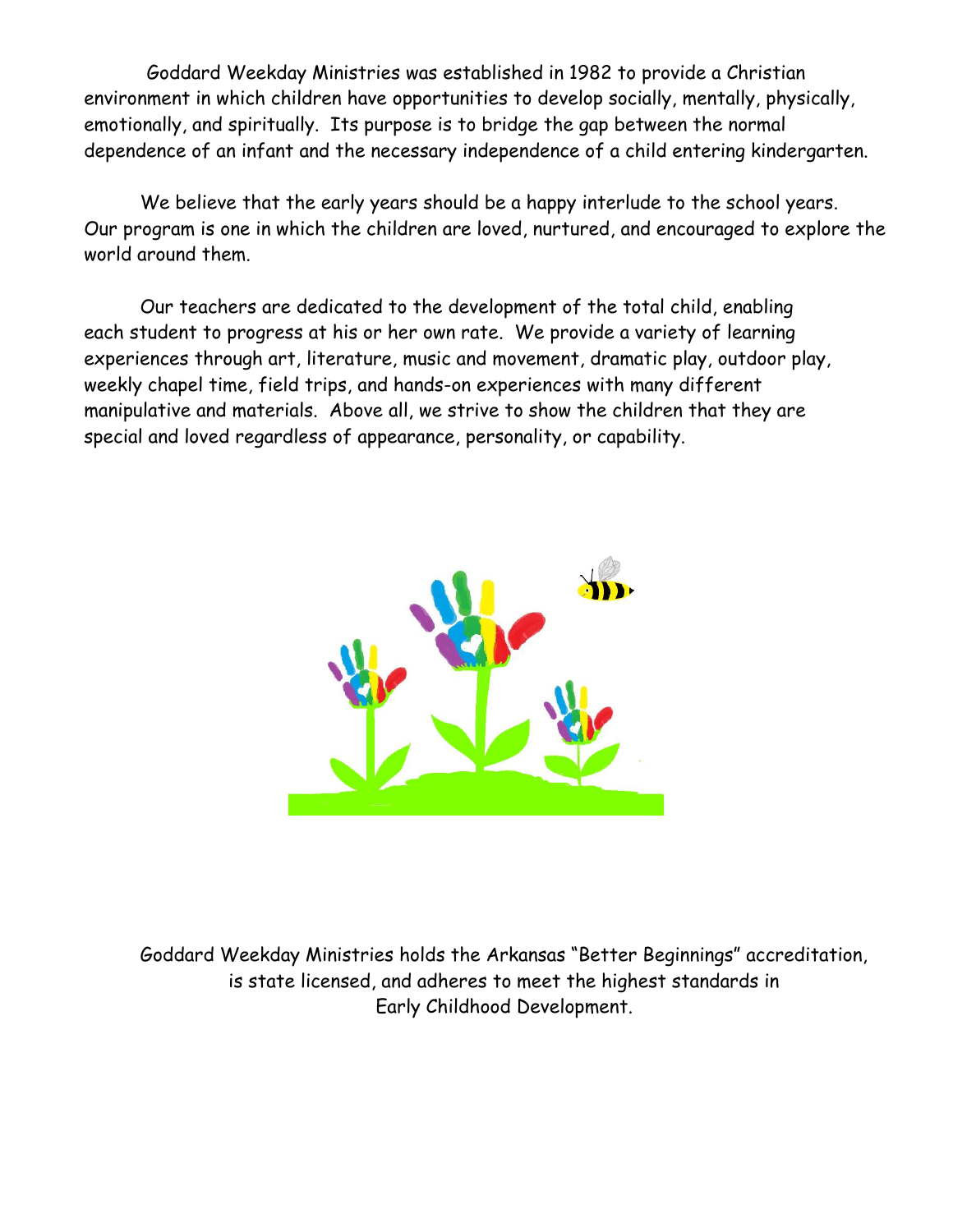\_\_\_\_\_\_\_\_\_\_\_\_\_\_\_\_\_\_\_\_\_\_\_\_\_\_\_\_\_\_\_\_\_\_\_\_\_\_\_\_\_\_\_\_\_\_\_\_\_\_\_\_\_\_\_\_\_\_\_\_\_\_\_\_\_\_\_\_\_\_\_\_\_\_\_\_\_\_\_\_\_\_\_\_\_\_\_\_\_\_\_

### **Registration Fee**

The registration fee is \$150.00 per child and is due at time of enrollment. **This fee is non-refundable.**

### **Tuition**

Tuition is due on the  $1<sup>st</sup>$  of each month and is delinguent after the  $5<sup>th</sup>$  of each month. A nutritious mid-morning snack is included in the price of tuition. There will be a \$25.00 late charge for all tuition payments received after the  $5<sup>th</sup>$  of each month. **No exceptions will be given.**

### **Early Learning Center Tuition**

#### **Infants**, **Little Steppers, Discovery**

| Hours: 9:00 - 2:00                | 2 days per week - \$200.00 per month |
|-----------------------------------|--------------------------------------|
| Days: Monday, Tuesday, Wednesday, | 3 days per week - \$300.00 per month |
| Thursday and/or Friday            | 5 days per week - \$400.00 per month |

#### **Two's**

| Hours: $9:00 - 2:00$            |                             |                             |
|---------------------------------|-----------------------------|-----------------------------|
| Days: Monday, Wednesday, Friday | Days: Tuesday and Thursday  | Days: Monday through Friday |
| Tuition: \$300.00 per month     | Tuition: \$200.00 per month | Tuition: \$400.00 per month |
|                                 |                             |                             |

### **Preschool Tuition**

#### **Three-year-old Preschool**

Tuition: \$300.00 per month Hours: 9:00 - 2:00 Days: Monday, Wednesday, Friday

### **Three-year-old Preschool**

Tuition: \$400.00 per month Hours: 9:00 - 2:00 Days: Monday through Friday

## **Three & Four-year-old Preschool**

Tuition: \$200.00 per month Hours: 9:00 - 2:00 Days: Tuesday and Thursday

## **Four-year-old Preschool**

Tuition: \$300.00 per month Hours: 9:00 - 2:00 Days: Monday, Wednesday, Friday

### **Four-year-old Preschool**

Tuition: \$400.00 per month Hours: 9:00 - 2:00 Days: Monday through Friday

### **Pre-Kindergarten**

Tuition: \$400.00 per month Hours: 9:00 - 2:00 Days: Monday through Friday

### **Discounts**

A discount of 15% will be available to any family with a second child enrolled in our program.

### **Early Morning Drop-Off / After School Care (Early Learning Center and Preschool)**

| <b>Early Morning Drop-Off</b>                                                                            | After School Care                                                                                                                                     |
|----------------------------------------------------------------------------------------------------------|-------------------------------------------------------------------------------------------------------------------------------------------------------|
| The early morning option is available from 7:30 to 9:00                                                  | The after-school option is available from 2:00 to 4:30 p.m.                                                                                           |
| Monday through Friday. If you wish to enroll your child in                                               | Monday through Friday and includes a nutritious afternoon                                                                                             |
| this program, you may choose any or all days. Early<br>morning enrollment is for the entire school year. | snack. If you wish to enroll your child in this program, you<br>may choose any or all days. After school enrollment is for<br>the entire school year. |
| 2 days per week - \$50.00 per month in addition to tuition                                               |                                                                                                                                                       |
| 3 days per week - \$75.00 per month in addition to tuition                                               | 2 days per week - \$75.00 per month in addition to tuition                                                                                            |
| 5 days per week - \$125.00 per month in addition to tuition                                              | 3 days per week - \$100.00 per month in addition to tuition                                                                                           |
|                                                                                                          | 5 days per week - \$150.00 per month in addition to tuition                                                                                           |

## \*\*\*Updated policies and procedures will be sent out in August\*\*\*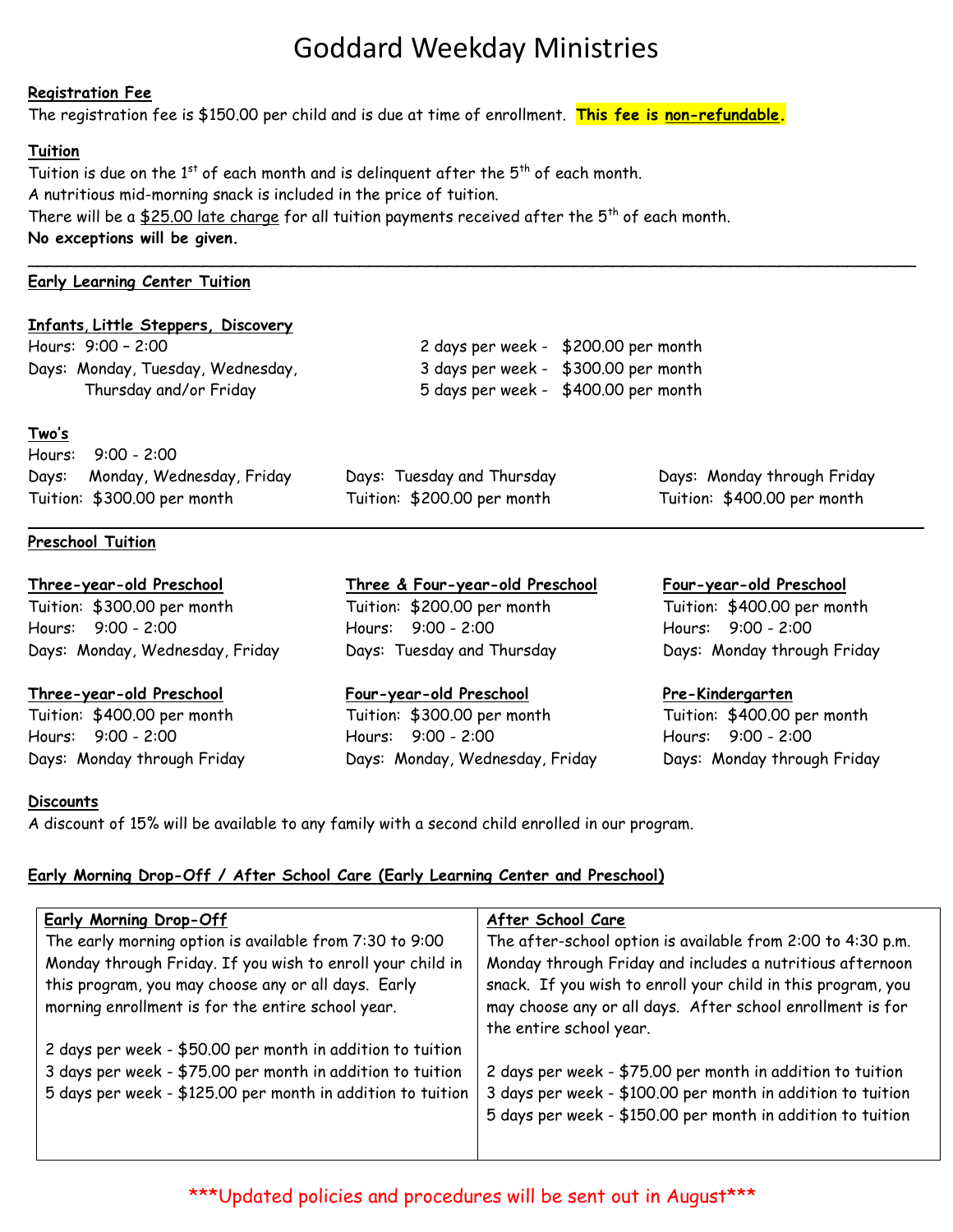## Goddard Weekday Ministries 1922 Dodson Avenue ∙ Fort Smith, AR 72901 ∙ 479-785-6546

**Child's Personal Data Sheet**

| <u> Andreas Andreas Andreas Andreas Andreas Andreas Andreas Andreas Andreas Andreas Andreas Andreas Andreas Andr</u>  |  |
|-----------------------------------------------------------------------------------------------------------------------|--|
|                                                                                                                       |  |
|                                                                                                                       |  |
| Parent/Guardian's Employer_____________________________Work Phone____________Work Hours____________                   |  |
|                                                                                                                       |  |
|                                                                                                                       |  |
| <u>a sa mga banda na mga banda na mga banda na mga banda na mga banda na mga banda na mga banda na mga banda na m</u> |  |
|                                                                                                                       |  |
|                                                                                                                       |  |
|                                                                                                                       |  |
| the contract of the contract of the contract of the contract of the contract of the contract of the                   |  |
|                                                                                                                       |  |
| Name of Center: Goddard Preschool/Early Learning Center Clock hours in care                                           |  |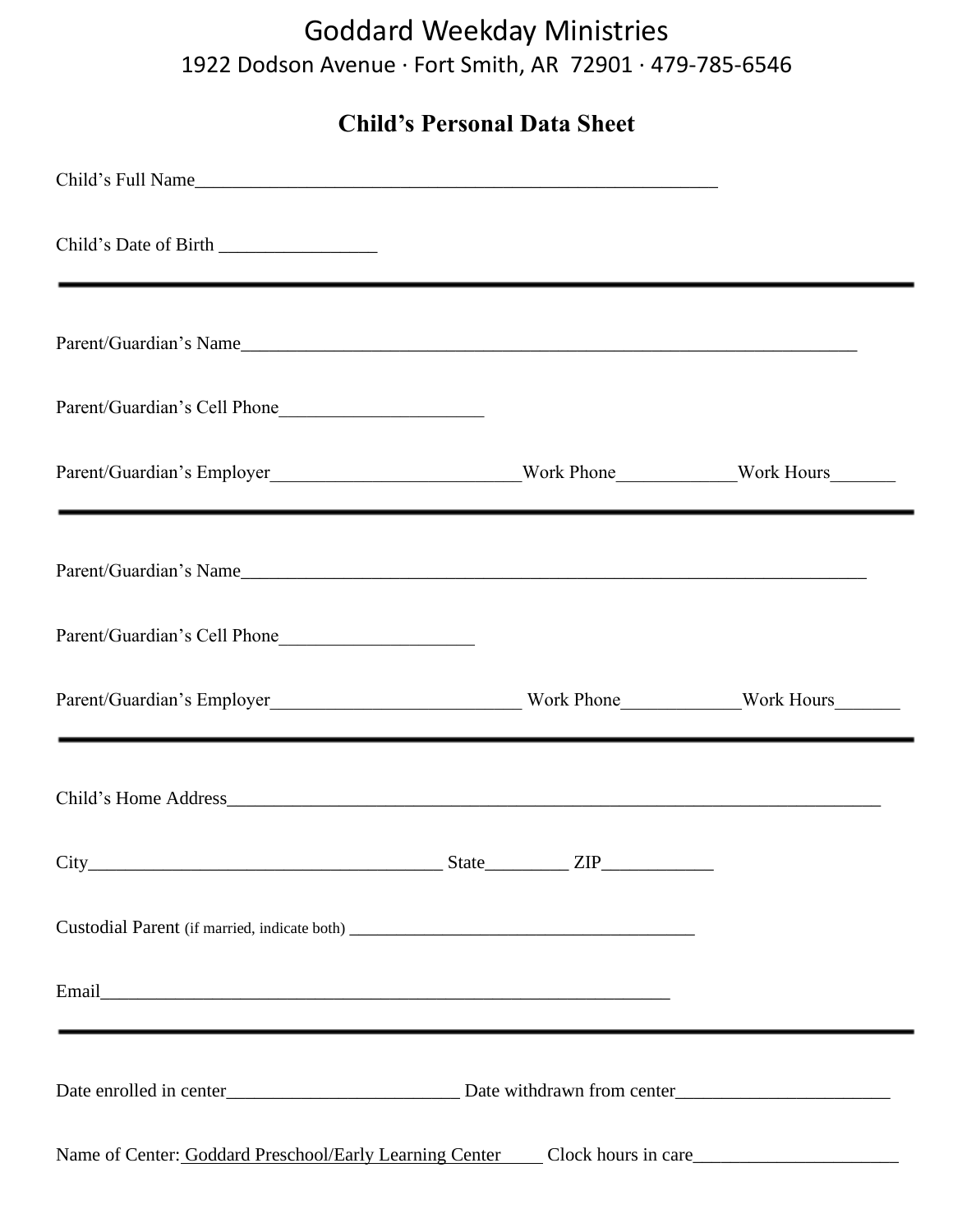## **Emergency Contact Information**

|                |              |            | List all other adults who are authorized to take the child from the center:       |  |              |  |
|----------------|--------------|------------|-----------------------------------------------------------------------------------|--|--------------|--|
| Name           |              |            |                                                                                   |  | Relationship |  |
| <b>Address</b> |              |            |                                                                                   |  |              |  |
| City           | State        | <b>ZIP</b> | ,我们也不能在这里的时候,我们也不能在这里的时候,我们也不能会在这里的时候,我们也不能会在这里的时候,我们也不能会在这里的时候,我们也不能会在这里的时候,我们也  |  |              |  |
| Telephone      |              |            |                                                                                   |  |              |  |
| Name           |              |            |                                                                                   |  | Relationship |  |
| Address        |              |            | ,我们也不能在这里的时候,我们也不能在这里的时候,我们也不能会在这里的时候,我们也不能会在这里的时候,我们也不能会在这里的时候,我们也不能会在这里的时候,我们也不 |  |              |  |
| City           | <b>State</b> | <b>ZIP</b> |                                                                                   |  |              |  |
| Telephone      |              |            |                                                                                   |  |              |  |
| Name           |              |            |                                                                                   |  | Relationship |  |
| <b>Address</b> |              |            |                                                                                   |  |              |  |
| City           | <b>State</b> | <b>ZIP</b> |                                                                                   |  |              |  |
|                |              |            |                                                                                   |  |              |  |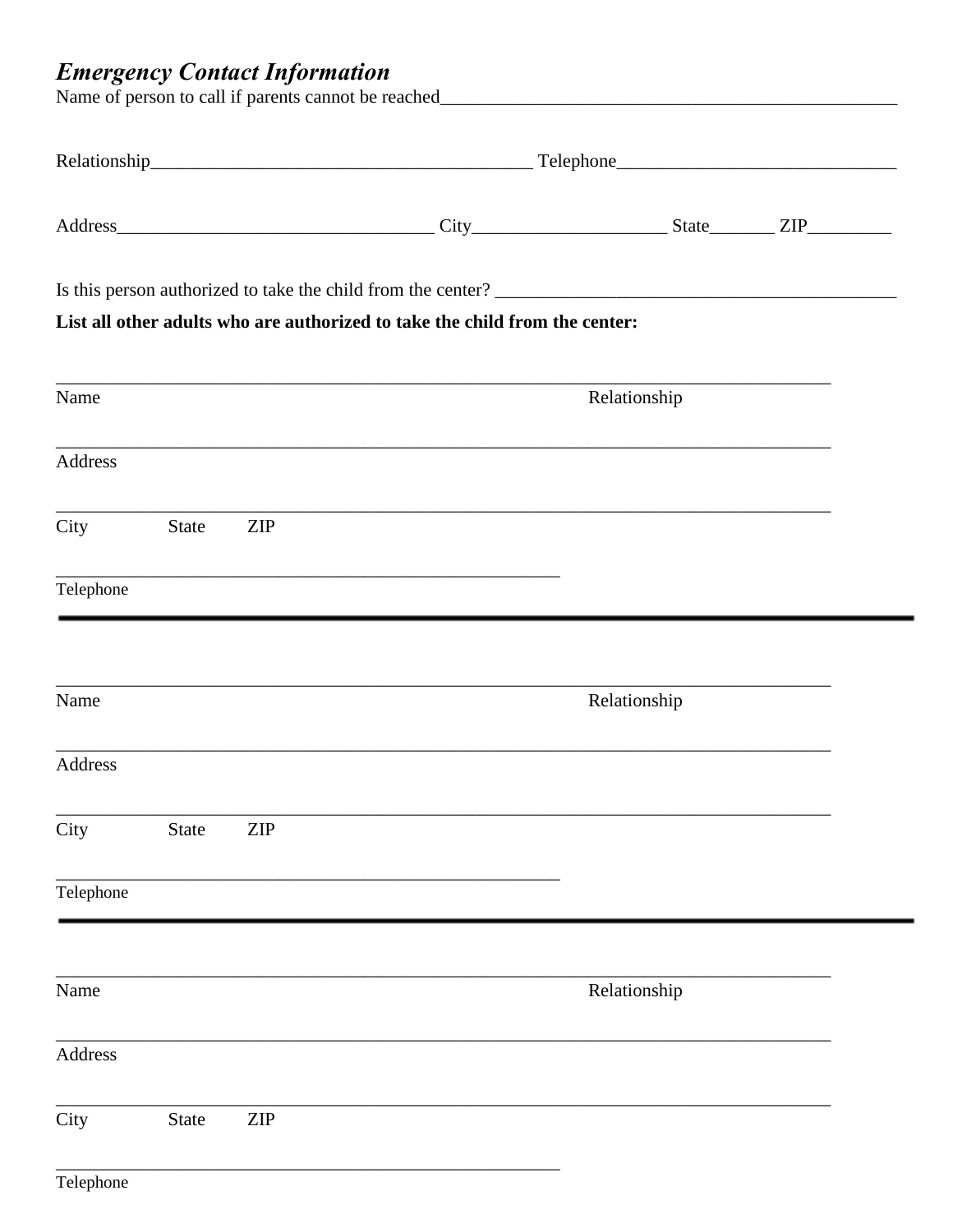## *Medical Information*

Child's Physician or emergency treatment facility\_\_\_\_\_\_\_\_\_\_\_\_\_\_\_\_\_\_\_\_\_\_\_\_\_\_\_\_\_\_\_\_

| Address Phone Phone Phone Phone Phone Phone Phone Phone Phone Phone Phone Phone Phone Phone Phone Phone Phone Phone Phone Phone Phone Phone Phone Phone Phone Phone Phone Phone Phone Phone Phone Phone Phone Phone Phone Phon                                                                                                                                                                                                          |                                                                          |  |                                           |  |
|-----------------------------------------------------------------------------------------------------------------------------------------------------------------------------------------------------------------------------------------------------------------------------------------------------------------------------------------------------------------------------------------------------------------------------------------|--------------------------------------------------------------------------|--|-------------------------------------------|--|
|                                                                                                                                                                                                                                                                                                                                                                                                                                         |                                                                          |  |                                           |  |
| (Child's Name)<br>his/her duly representative, for said child to receive medical or surgical aid as may be deemed necessary and<br>expedient by a duly licensed or recognized physician or surgeon in case of an emergency when the parents cannot<br>be reached. Consent is also given for the Director or his/her duly appointed representative to transport said child<br>for emergency treatment, if the parents cannot be reached. | do hereby give my consent to the Director of the Child Care Facility, or |  |                                           |  |
|                                                                                                                                                                                                                                                                                                                                                                                                                                         |                                                                          |  |                                           |  |
| <b>Acetaminophen Permission</b>                                                                                                                                                                                                                                                                                                                                                                                                         |                                                                          |  |                                           |  |
| I hereby give___/do not give_____ the Director of the Child Care Facility or his/her appointed representative                                                                                                                                                                                                                                                                                                                           |                                                                          |  |                                           |  |
|                                                                                                                                                                                                                                                                                                                                                                                                                                         |                                                                          |  |                                           |  |
| medication has been administered.                                                                                                                                                                                                                                                                                                                                                                                                       |                                                                          |  |                                           |  |
|                                                                                                                                                                                                                                                                                                                                                                                                                                         |                                                                          |  |                                           |  |
| <i>Immunizations:</i> Please provide a copy of your child's immunization record.                                                                                                                                                                                                                                                                                                                                                        |                                                                          |  |                                           |  |
|                                                                                                                                                                                                                                                                                                                                                                                                                                         |                                                                          |  |                                           |  |
| Disease History: List the dates of each.                                                                                                                                                                                                                                                                                                                                                                                                |                                                                          |  |                                           |  |
| Measles Mumps German Measles Chicken Pox Whooping Cough                                                                                                                                                                                                                                                                                                                                                                                 |                                                                          |  |                                           |  |
| Contracted Tuberculosis: Yes____/No_____                                                                                                                                                                                                                                                                                                                                                                                                |                                                                          |  | Frequent Ear Infections: Yes_____/No_____ |  |
| Frequent Throat Infection: Yes___/No_____                                                                                                                                                                                                                                                                                                                                                                                               |                                                                          |  | Defective Heart: Yes____/No____           |  |
|                                                                                                                                                                                                                                                                                                                                                                                                                                         |                                                                          |  |                                           |  |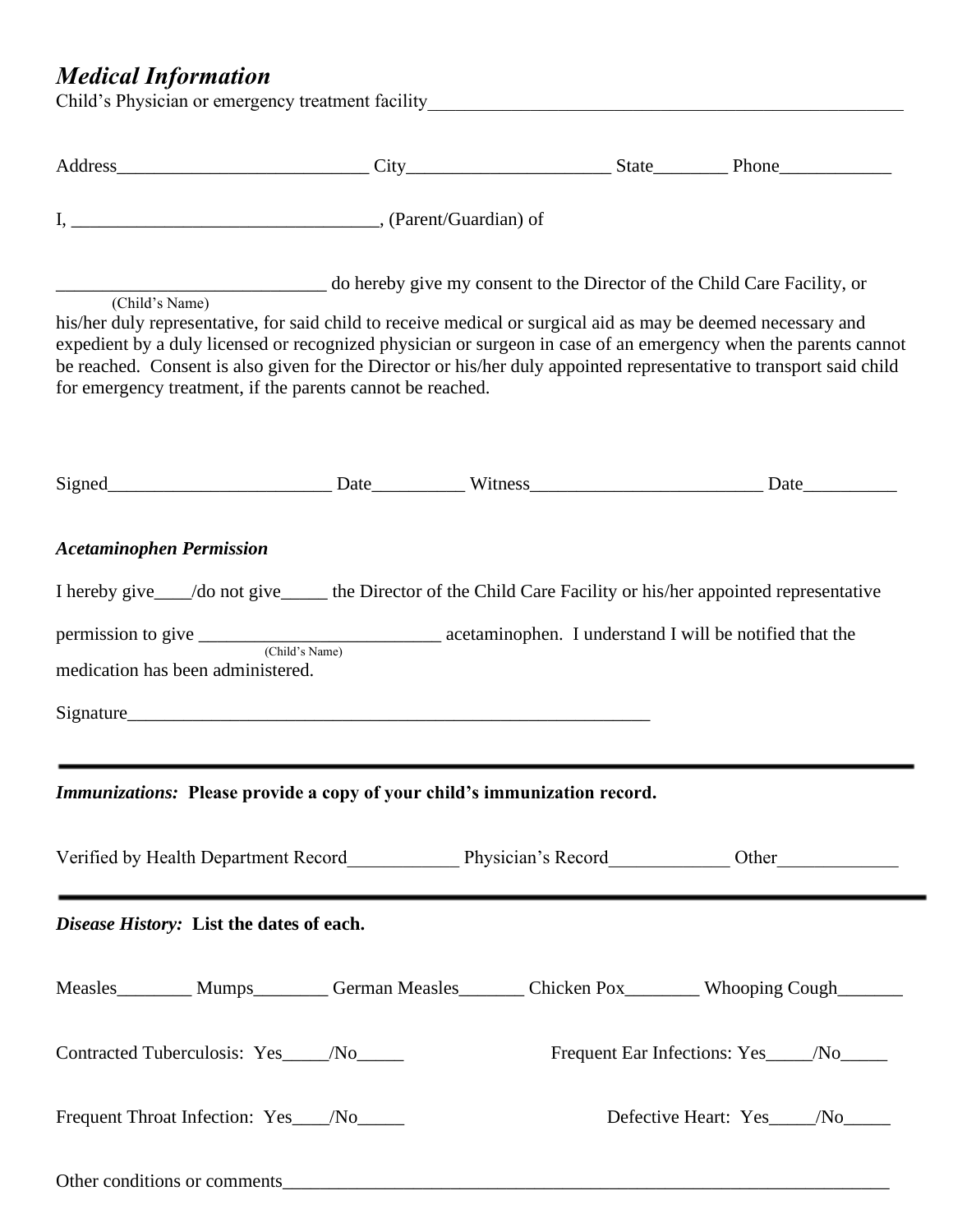## *Child's Developmental Needs*

|  |                                                                                   | Child's special food needs: Formula____________ Diabetic diet_______________ Allergies______________              |
|--|-----------------------------------------------------------------------------------|-------------------------------------------------------------------------------------------------------------------|
|  |                                                                                   |                                                                                                                   |
|  |                                                                                   | Allergies Temper tantrums Diabetes Frequent colds Biting                                                          |
|  |                                                                                   | Sun Sensitivity__________ Seizures_____________ Fainting spells___________ Bed wetting___________ Other__________ |
|  |                                                                                   | Requires help in: Dressing_______ Undressing_______ Toileting________ Eating________ Washing hands_______         |
|  |                                                                                   |                                                                                                                   |
|  |                                                                                   |                                                                                                                   |
|  | Siblings: Yes____/No_____ Name(s) of siblings: __________________________________ |                                                                                                                   |
|  |                                                                                   |                                                                                                                   |
|  |                                                                                   |                                                                                                                   |
|  |                                                                                   |                                                                                                                   |

Acceptance of this enrollment form and the registration fee assures your child a place in a Goddard Weekday Program (Preschool/Early Learning Center). In return, we expect that you will honor your enrollment for the school term. If enrollment agreement is dissolved, the registration fee is non-refundable.

\_\_\_\_\_\_\_\_\_\_\_\_\_\_\_\_\_\_\_\_\_\_\_\_\_\_\_\_\_\_\_\_\_\_\_\_\_\_\_\_\_\_\_\_\_\_\_\_\_\_\_\_\_\_\_\_\_\_\_\_\_\_\_\_\_\_\_\_\_\_\_\_\_\_\_\_\_\_\_\_\_\_\_\_\_\_\_\_\_\_

I have read the policy statement and the parent handbook and agree to abide by these policies. I agree to honor this enrollment as described above. In case I do need to remove my child from the program, I will give two weeks notice or pay for that length of time.

| Date                    | Signed |                              |
|-------------------------|--------|------------------------------|
|                         |        | Parent/Legal Guardian        |
| Registration fee \$     |        | <b>Monthly: Fall Tuition</b> |
| Days attending per week |        | Fee \$                       |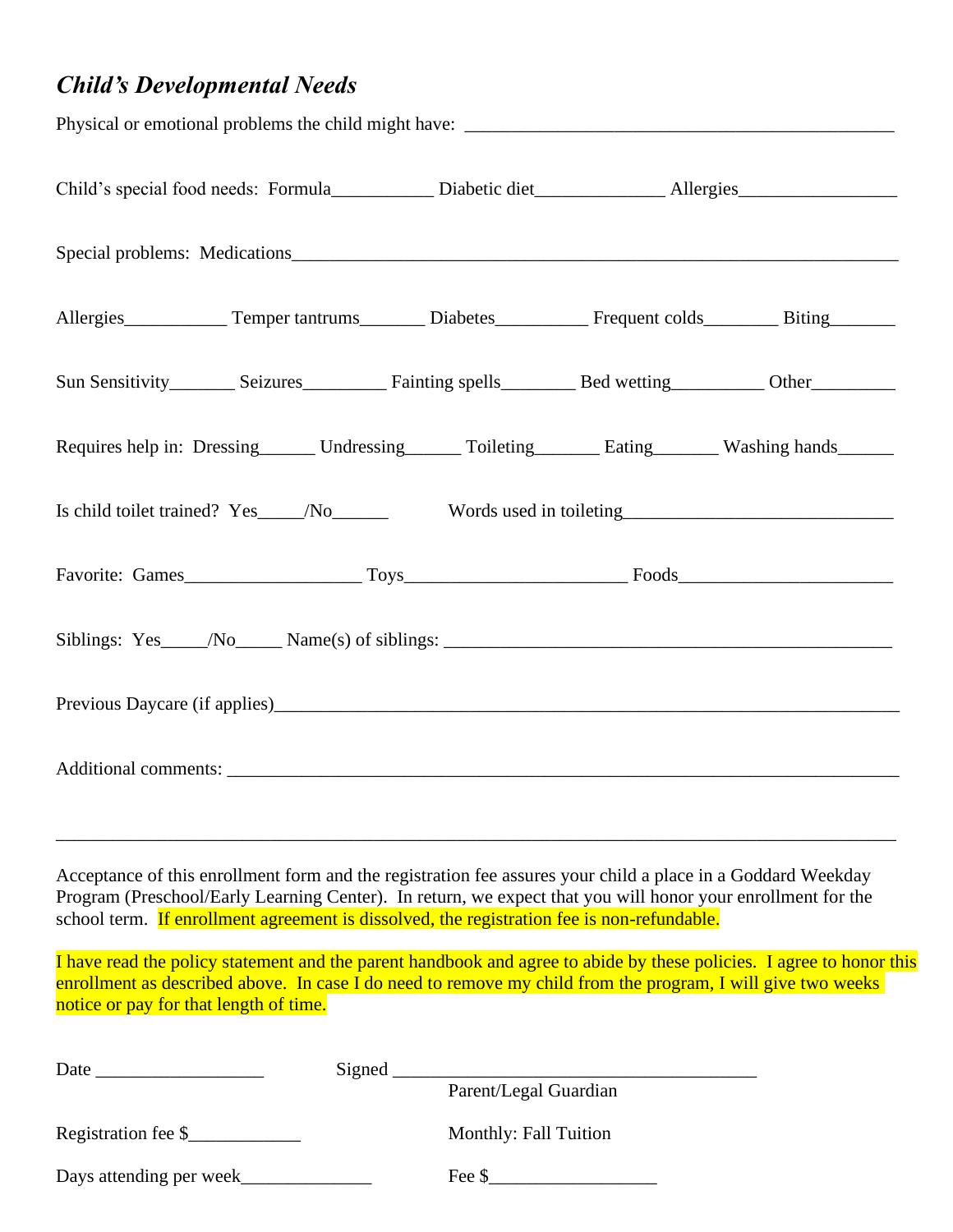## **DISCIPLINE POLICY**

No physical punishment will be allowed. Positive techniques of guidance, including redirection, anticipation of and elimination of potential problems, and encouragement of appropriate behavior.

I have read and understand the discipline policy of the program. I give my permission for the center to use all

methods set out above for \_\_\_\_\_\_\_\_\_\_\_\_\_\_\_\_\_\_\_\_\_\_\_\_\_\_\_\_\_\_\_\_\_\_\_\_.

Child's Name

\_\_\_\_\_\_\_\_\_\_\_\_\_\_\_\_\_\_\_\_\_\_\_\_\_\_\_\_\_\_\_\_\_\_\_\_\_\_\_\_\_\_\_\_\_\_\_\_\_\_\_\_\_\_\_\_\_\_\_\_\_

Parent's Signature Date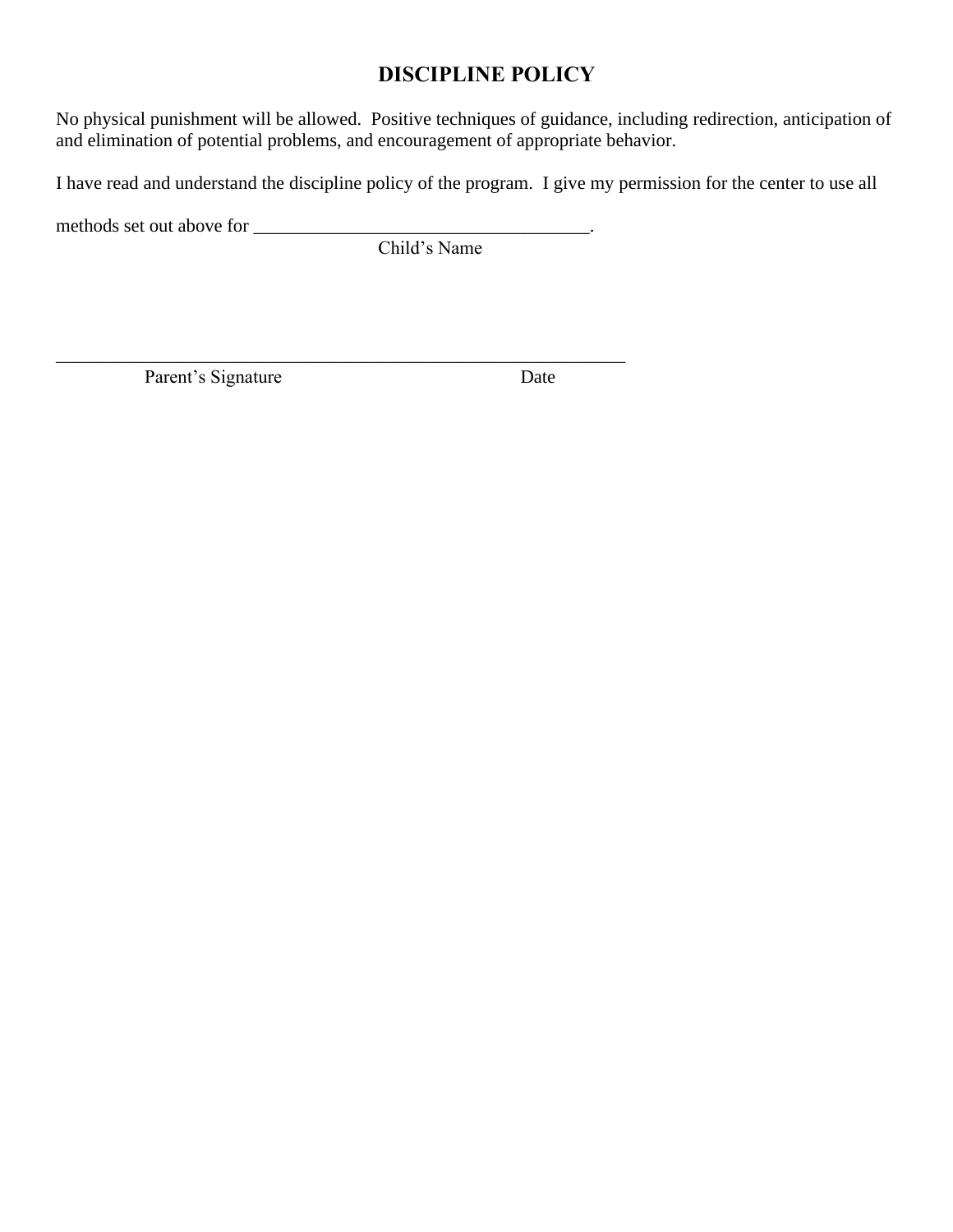## **Class Registering For:**

| Infants - 6 weeks to 14 months of age (T/R, MWF or M-F)                                |                              |
|----------------------------------------------------------------------------------------|------------------------------|
| $\Box$ Monday, Wednesday, Friday $\Box$ Tuesday, Thursday $\Box$ Monday through Friday |                              |
| Toddlers - 12 months to 23 months of age                                               |                              |
| $\Box$ Monday, Wednesday, Friday $\Box$ Tuesday, Thursday                              | $\Box$ Monday through Friday |
| <u>Two's - 24 months to 35 months of age</u>                                           |                              |
| $\Box$ Monday, Wednesday, Friday $\Box$ Tuesday, Thursday                              | $\Box$ Monday through Friday |
| Three's (Child MUST be 3 by August 1, 2022 and Toilet Trained)                         |                              |
| $\Box$ Monday, Wednesday, Friday $\Box$ Tuesday, Thursday $\Box$ Monday through Friday |                              |
| Four's (Child MUST be 4 by August 1, 2022)                                             |                              |
| $\Box$ Monday, Wednesday, Friday $\Box$ Tuesday, Thursday                              | $\Box$ Monday through Friday |
| Pre-Kindergarten (Child MUST be 4 by August 1, 2022)                                   |                              |

□Monday through Friday

## **Before and After School Care**

(all age groups)

|               | Before Care (7:30 a.m. - 9:00 a.m.)       |                  |                 |               |
|---------------|-------------------------------------------|------------------|-----------------|---------------|
| $\Box$ Monday | $\Box$ Tuesday                            | $\Box$ Wednesday | $\Box$ Thursday | $\Box$ Friday |
|               | <b>After Care</b> (2:00 p.m. - 4:30 p.m.) |                  |                 |               |
| $\Box$ Monday | $\Box$ Tuesday                            | $\Box$ Wednesday | $\Box$ Thursday | $\Box$ Friday |

Child must be class age by August  $1^{st}$  of the current school year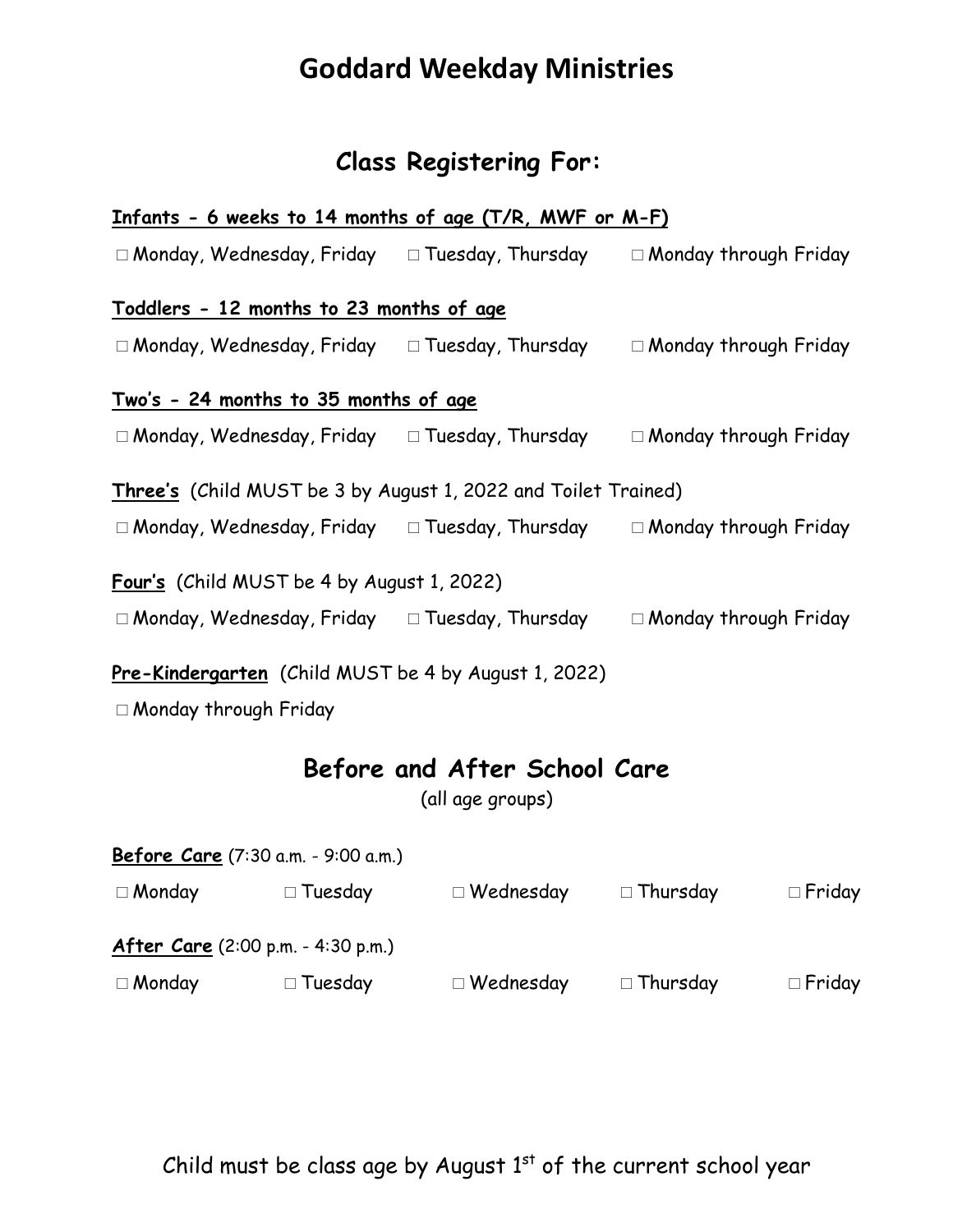| <b>FEE INFORMATION</b> (please initial) |  |  |  |  |  |  |
|-----------------------------------------|--|--|--|--|--|--|
|-----------------------------------------|--|--|--|--|--|--|

| I understand that the registration fee is non-refundable, with no exceptions.                                                                                                                                                                                                                                             |
|---------------------------------------------------------------------------------------------------------------------------------------------------------------------------------------------------------------------------------------------------------------------------------------------------------------------------|
| I understand that my tuition payments are due on the $1st$ of each month.                                                                                                                                                                                                                                                 |
| I understand that a \$25.00 late fee will be assessed to my tuition if tuition is paid after the 5 <sup>th</sup> of the<br>month. Exceptions are not made when the 5 <sup>th</sup> falls on a weekend or when your child is out sick or on<br>vacation. No exceptions will be given!                                      |
| I understand that if I withdraw from the program, I must give two weeks notice or pay for that time.<br>No exceptions will be given.                                                                                                                                                                                      |
| I understand that a fine of \$15 per incident will be enforced for late pick-ups.                                                                                                                                                                                                                                         |
| I understand that Goddard Weekday Ministries follows the Fort Smith Public School Calendar and will be<br>closed for all days FSPS classes are not in session, including but not limited to, holidays, weather conditions,<br>and professional development. I will still be responsible for payment on those closed days. |
| I understand that I may ask for a conference with the caregiver(s) as needed.                                                                                                                                                                                                                                             |
| I have read the Parent Handbook and hereby agree to comply with the policies, rules, and regulations of<br>Goddard Weekday Ministries regarding fees, attendance, health, parking, clothing, and other issues as<br>listed by this form and the Parent Handbook issued yearly.                                            |

## **KINDERGARTEN READINESS** (please initial)

The Department of Human Services is providing "A Getting Ready for Kindergarten" calendar for the parents of all our three- and four-year-olds as part of the Kindergarten Readiness Program. This is in accordance with Legislative Act 825 enacted by the Arkansas General Assembly to insure all our children are prepared for kindergarten. The calendar and an indicator check list can both be viewed online at:

Calendar: [http://hs.ar.gov/images/uploads/dccece/Getting\\_Ready\\_for\\_Kindergarten\\_Calendar.\\_Print\\_Version\\_.pdf](http://hs.ar.gov/images/uploads/dccece/Getting_Ready_for_Kindergarten_Calendar._Print_Version_.pdf) Check list: [http://hs.ar.gov/images/uploads/dccece/Kindergarten\\_Readiness\\_Indicator\\_Checklist\\_-\\_Parents.pdf](http://hs.ar.gov/images/uploads/dccece/Kindergarten_Readiness_Indicator_Checklist_-_Parents.pdf)

\_\_\_\_\_ I understand that I have been provided at link to the Kindergarten Readiness Calendar and Indicator Checklist.

## **SHAKEN BABY SYNDROME** (please initial)

In accordance with Carter's Law, information is being provided on Shaken Baby Syndrome. https://dontshake.org/

\_\_\_\_\_ I understand that I have been provided at link to the National Center on Shaken Baby Syndrome.

## **PARENTAL PERMISSIONS**

|           |                     | parent/guardian of                                                                                                                                                                                                                                                                                            |
|-----------|---------------------|---------------------------------------------------------------------------------------------------------------------------------------------------------------------------------------------------------------------------------------------------------------------------------------------------------------|
|           | (please circle one) |                                                                                                                                                                                                                                                                                                               |
| $\bullet$ | Give/Do Not Give    | Permission for my child to have diaper cream if needed.                                                                                                                                                                                                                                                       |
| ٠         | Give/Do Not Give    | Permission for my child to have antibiotic ointments, lotions, and chapstick if needed.                                                                                                                                                                                                                       |
| $\bullet$ | Give/Do Not Give    | Permission to use sunscreen on my child if necessary.                                                                                                                                                                                                                                                         |
| $\bullet$ | Give/Do Not Give    | Permission for my child to have hydrocortisone cream on a rash or insect bite if needed.                                                                                                                                                                                                                      |
| ٠         | Give/Do Not Give    | Permission for Goddard Weekday Ministries to access our immunization records from<br>the Arkansas Heath Department website.                                                                                                                                                                                   |
|           | Give/Do Not Give    | Permission to photograph my child during the school year. The pictures are to<br>document the many fun and exciting learning activities throughout the school year.<br>They may be posted in the classroom, used in individual portfolios, the graduation<br>video, school projects, or on our Facebook page. |

## **Parent/Guardian Signature \_\_\_\_\_\_\_\_\_\_\_\_\_\_\_\_\_\_\_\_\_\_\_\_\_\_\_\_\_\_\_\_\_\_\_\_\_\_\_ Date \_\_\_\_\_\_\_\_\_\_\_\_\_\_**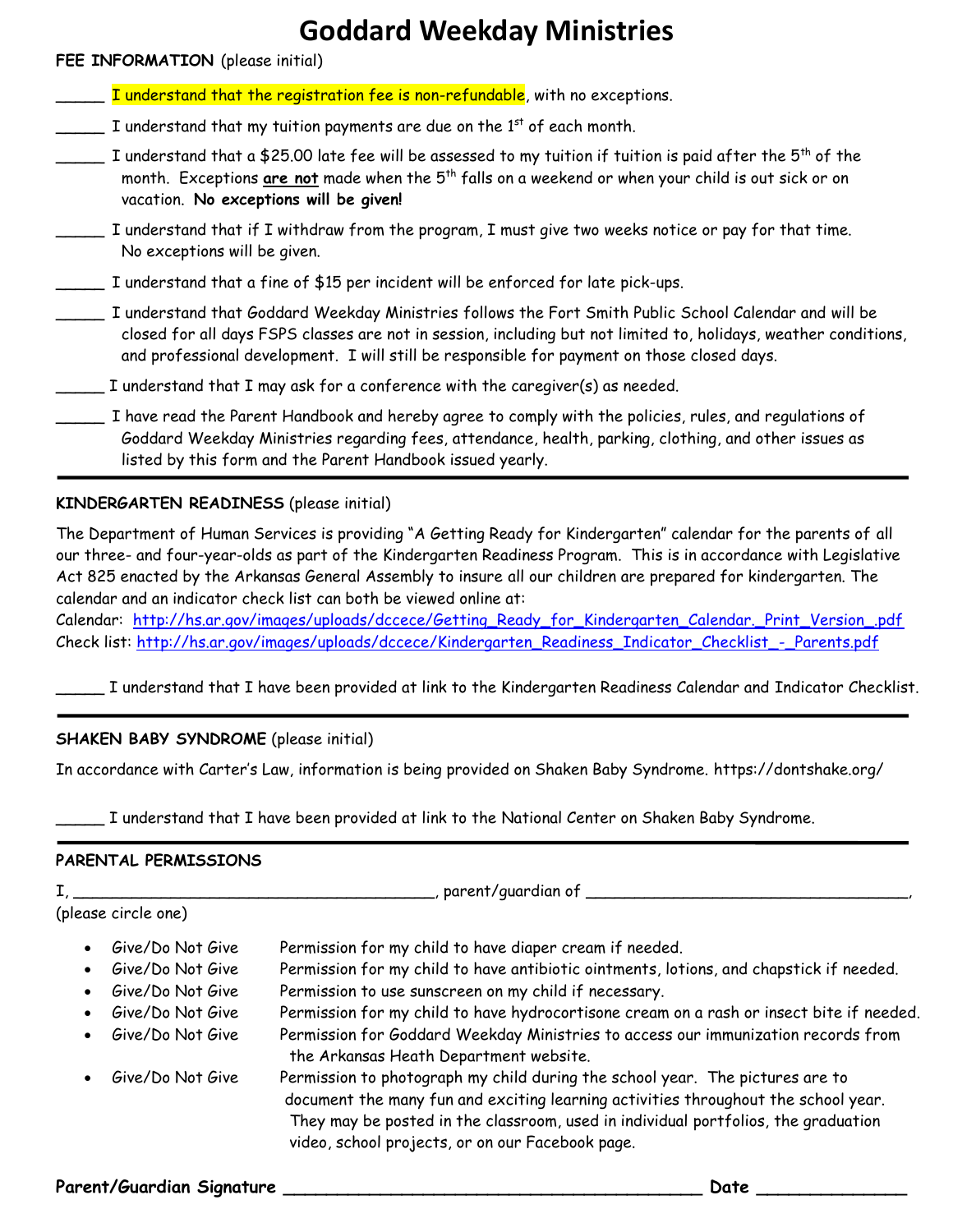## **Goddard United Methodist Church Weekday Ministries**

1922 Dodson Avenue - Fort Smith, Arkansas 72901 Preschool Office 479-782-6546 - Fax 479-785-1124

#### **ACH Recurring Payment Authorization Form (Fall 2022 School Year)**

Schedule your payment to be automatically deducted from your checking or savings account.

#### **\*\*Please attach a VOIDED check to this form\*\***

You authorize regularly scheduled charges to your checking or savings account. You will be charged the amount indicated below each billing period. A receipt for each payment will be emailed to you and the charge will appear on your bank statement as an "ACH Debit". You agree that no prior notification will be provided unless the date or amount changes, in which case you will receive notice from us at least 10 days prior to the payment being collected.

Automatic draft payments will occur for 9 consecutive months (Sept-May) and will automatically cancel at the end of the school year. **(The first payment due for August tuition must be paid by check or cash)**

#### **Please complete the information below:**

|                  |                  | authorize Goddard Weekday Ministries to charge my bank account below on the 1st Monday |
|------------------|------------------|----------------------------------------------------------------------------------------|
| (full name)      |                  |                                                                                        |
|                  |                  |                                                                                        |
|                  |                  |                                                                                        |
|                  |                  |                                                                                        |
|                  |                  |                                                                                        |
| Account Type     | Checking Savings |                                                                                        |
| Name on Account  |                  | NAME<br>0123<br>ADORESS<br>CITY, STATE ZIP<br>01-2345/6789<br>DATE                     |
| <b>Bank Name</b> |                  | <b>PAY TO THE</b><br>ORDER OF<br>DOLLARS                                               |
| Bank Routing #   |                  | <b>BANK NAME</b><br>ADDRESS<br>CITY STATE ZIP<br>COL2345678C 0123456789D123P 0123      |
| Account #        |                  | Routing Number Account Number                                                          |
| Bank City/State  |                  |                                                                                        |

I agree to notify Goddard Weekday Ministries in writing of any changes in my account information or termination of this authorization at least 15 days prior to the next billing date. If the above noted periodic payment dates fall on a holiday, I understand the payment may be executed on the next business day. I understand because this is an electronic transaction, these funds may be withdrawn from my account as soon as the above noted periodic transaction dates. In the case of an ACH transaction being rejected for ANY reason, (Non-Sufficient Funds (NSF), cancellation without notification), I understand I will incur a \$25 charge. I acknowledge the origination of ACH transactions to my account must comply with the provisions of U.S. law. I certify that I am an authorized user of this bank account and will not dispute these scheduled transactions with my bank so long as the transactions correspond to the terms indicated in this authorization form.

| Signature |                                          | Date |  |
|-----------|------------------------------------------|------|--|
|           | (Account Holder's Signature)             |      |  |
| Signature |                                          | Date |  |
|           | (Joint Account-Both Signatures Required) |      |  |